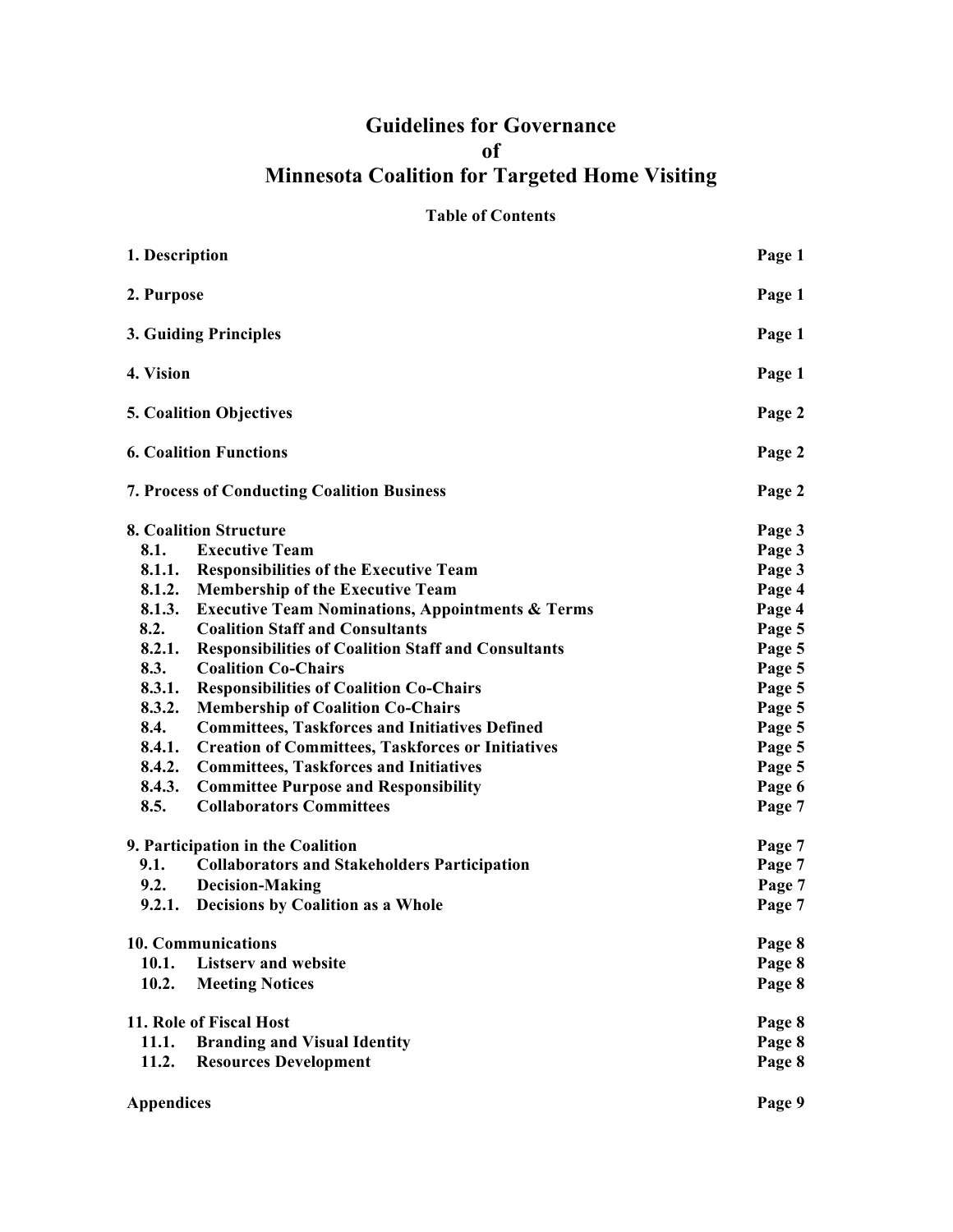# **Guidelines for Governance of Minnesota Coalition for Targeted Home Visiting**

### **1. Description**

The Minnesota Coalition for Targeted Home Visiting (the Coalition) is a strategic tool in advancing the availability, quality, and impact of targeted home visiting in Minnesota through practice, policy, training, programs and research. Given the value placed on the Coalition, these guidelines are intended to provide a shared understanding of the purpose and role of the Coalition, its various types of partners and how we will conduct our shared work. The Coalition operates with support of a fiscal host.

### **2. Purpose**

To ensure systems, supports and resources are in place so that Minnesota communities can successfully provide quality targeted home visiting services and programs to expectant families and families/caregivers with children up to age five.

### **3. Guiding Principles**

- The Coalition will act only when it is in the best interest of the field.
- The Coalition will not take on any work that one partner or collaborator can do on its own.
- Focus on the needs of the families we serve, families who would benefit from these services, and our collaborative approach to building the field of targeted home visiting.
- Respect diverse viewpoints and the need to balance collaborator differences.
- Seek input on issues and policies from Coalition partners, collaborators and stakeholders.
- All Coalition activities will operate in compliance with its fiscal host policies and procedures.

### **4. Vision**

All Minnesota families of children age prenatal to five who are at risk for poor mental health, physical health, social, and educational outcomes will have access to home visiting services to help them succeed in school and in life. Services will be voluntary, high-quality, outcome-focused, and tailored to the resources in each community.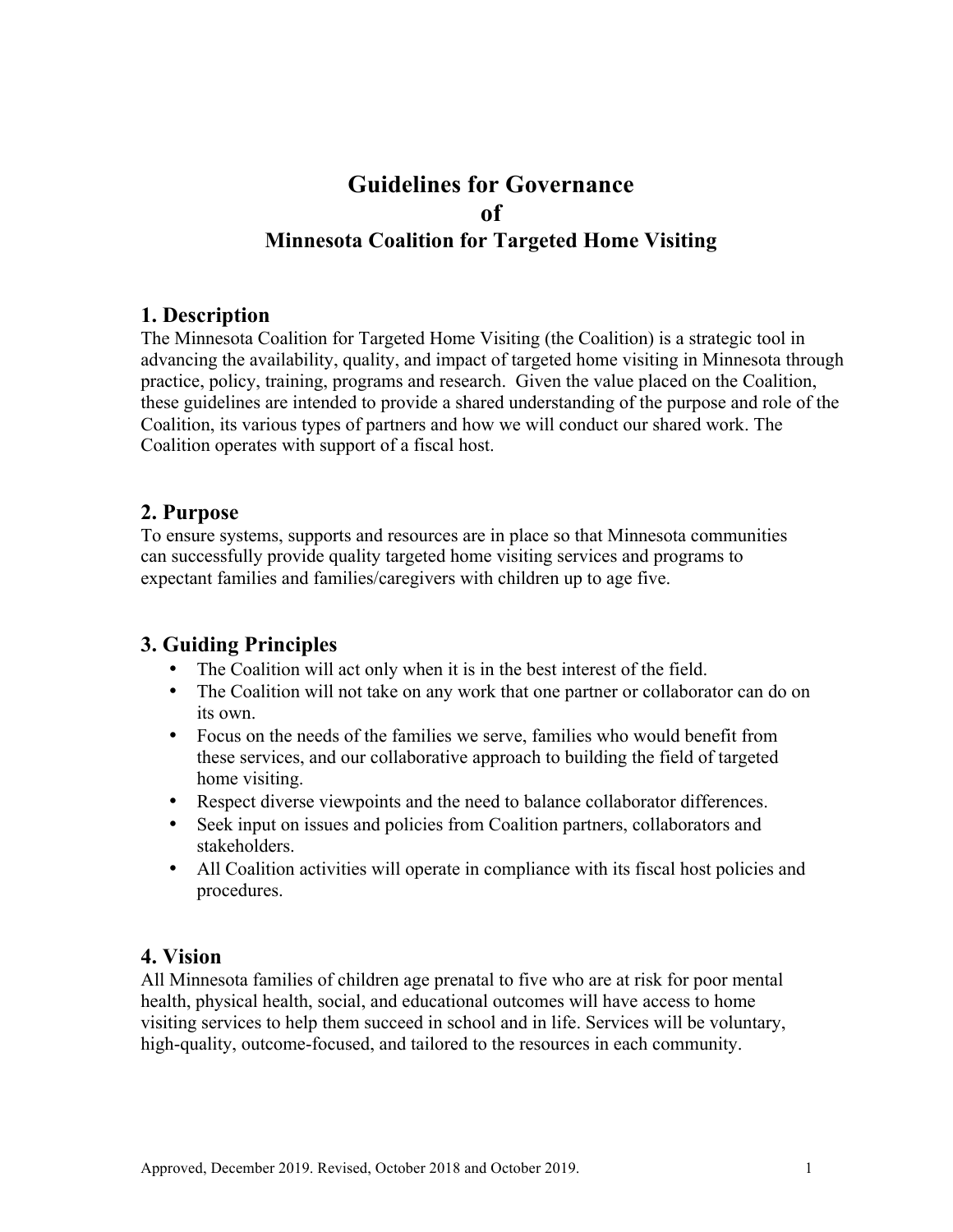### **5. Coalition Objectives**

- Establish a Coalition of organizations that mobilize in support of high-quality targeted home visiting services and programs and communities throughout Minnesota.
- Advocate for policies and resources that support systems, communities, organizations and professionals to ensure access to quality, culturally responsive targeted home visiting services and programs.
- Persuade the public, beneficiaries and stakeholders about the value of targeted home visiting services and programs in the development of babies, young children and their families in order to promote individual and collective action.
- Advocate for and enable systems to align support for practitioners, organizations and communities in the delivery of accessible, culturally responsive, quality targeted home visiting services.
- Identify or create opportunities to build capacity of practitioners and/or programs to deliver high quality targeted home visiting services.

### **6. Coalition Functions**

- Coordinates statewide and local efforts that support high-quality targeted home visiting services and programs in Minnesota.
- Monitors, informs and educates Coalition partners, collaborators and stakeholders of current local, state and national issues and policy discussions related to targeted home visiting services and programs.
- Establishes and maintains a forum for state and local Coalition partners, collaborators and stakeholders to discuss policy issues that expand, provide resources for and improve the quality targeted home visiting services and program in Minnesota.
- Position, align and support Coalition goals within greater early childhood community.
- Serves as a communication hub on issues related to targeted home visiting services and programs, providing a listserv, e-newsletter and website to all partners, collaborators and stakeholders.
- Connects and convenes Coalition partners, collaborators, and stakeholders around issues and concerns of common interest.
- Supports and disseminates research on best practices.

### **7. Process of Conducting Coalition Business**

The Minnesota Coalition for Targeted Home Visiting relies on its fiscal host and the Coalition's partners, collaborators, stakeholders and staff to accomplish its collective work.

• **Collaborators**, of the Coalition include agencies and organizations who provide or support family home visiting services and participate in the activities and initiatives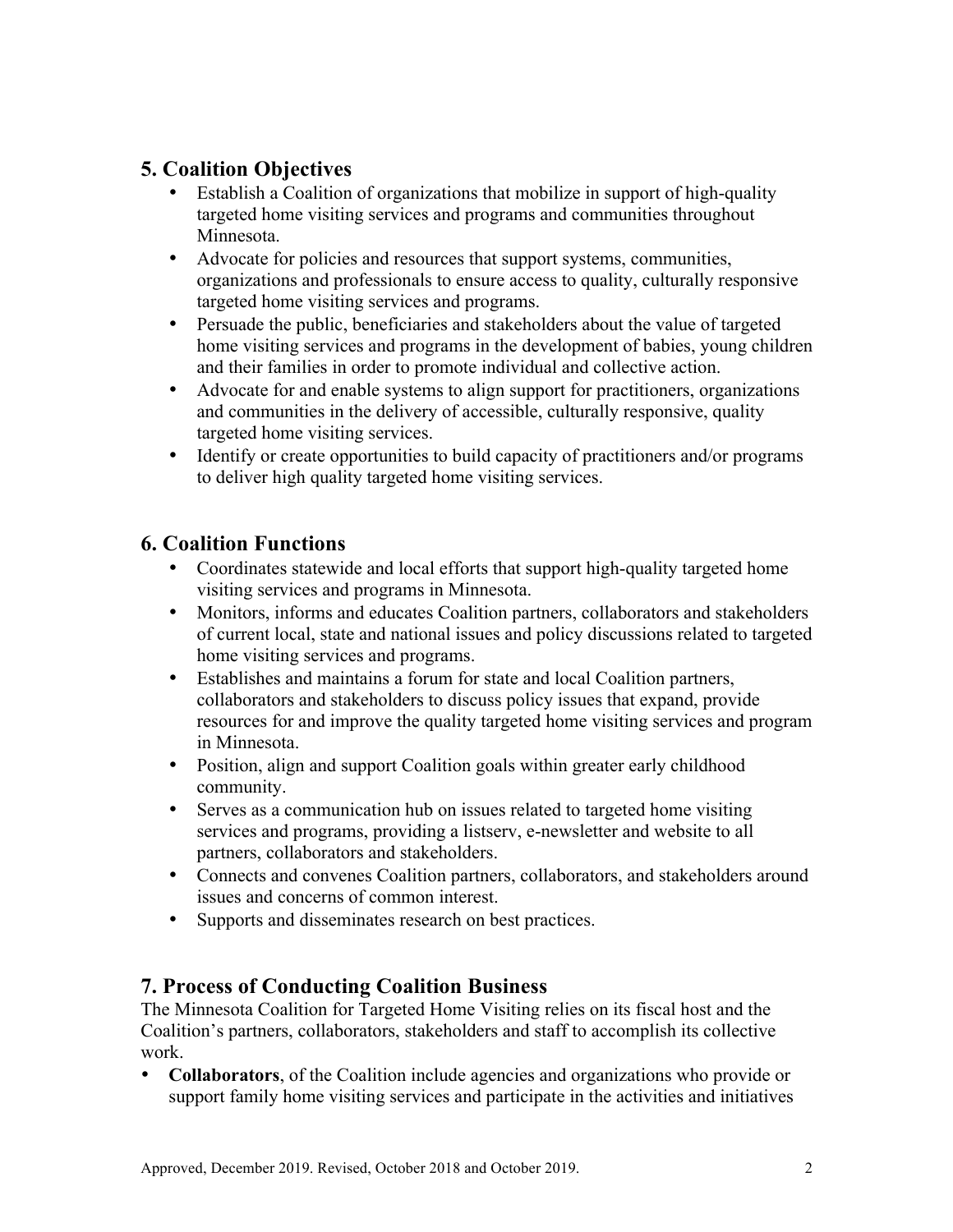of the Coalition, including receiving information from the Listserv to coming to events and meetings, to participating in Coalition sponsored events.

- **Partners** provide monetary support for the collaborative work of the Coalition and its efforts.
- **Stakeholders** include decision-makers, champions and "influencers" who can affect the future of the field and the Coalition's work, which includes other coalitions and networks supporting like goals.
- Fiscal Host provides the fiscal home, staff and consultants for the Coalition. Staff and consultants manage, facilitate and lead the collective work of the Coalition.

### **8. Coalition Structure**

The following structure for the Coalition ensures voice and influence in setting the strategic direction of the field.

Minnesota Coalition for Targeted Home Visiting shall include the following structural components:

- **Executive Team** shall be the primary leadership body of the alliance and provide input and feedback on strategic direction for the collaborative work of the Coalition.
- **Coalition Staff and Consultants** conduct Coalition work on behalf of the Collaborators, Partners, Stakeholders and fiscal host.
- **Coalition Co-Chairs** provides external leadership for collaborative work of the Coalition.
- **Committees, Taskforces and Initiatives** shall carry out their charge and are composed of Coalition partners, collaborators and stakeholders.

#### **8.1. Executive Team**

The Executive Team is the primary leadership body of the Coalition who provides input and feedback on strategic direction for the collaborative work of the Coalition.

### **8.1.1. Responsibilities of the Executive Team**

- Carry out the mission and vision of the Coalition; advise on the Coalition's structure and policies as it relates to our shared work.
- Develop and implement a strategic plan to guide the work of the Coalition.
- Support and/or lead the operations of the Coalition
- Recruit committee and task force members as needed.
- Assist in the recruitment of new collaborators, partners and stakeholders.
- Provide recommendations to the Coordinator, consultants and staff on Coalition purpose, objectives and functions.
- Provide direction to the Committees, Taskforces and Initiatives of the Coalition as well as the full Coalition on the work and functions of the Coalition; and establish new committees and task forces as needed.
- Determine the Coalition's positions and activities regarding targeted home visiting services and programs; inform Coalition collaborators and stakeholders.
- Vote on nominations for new Executive Team members.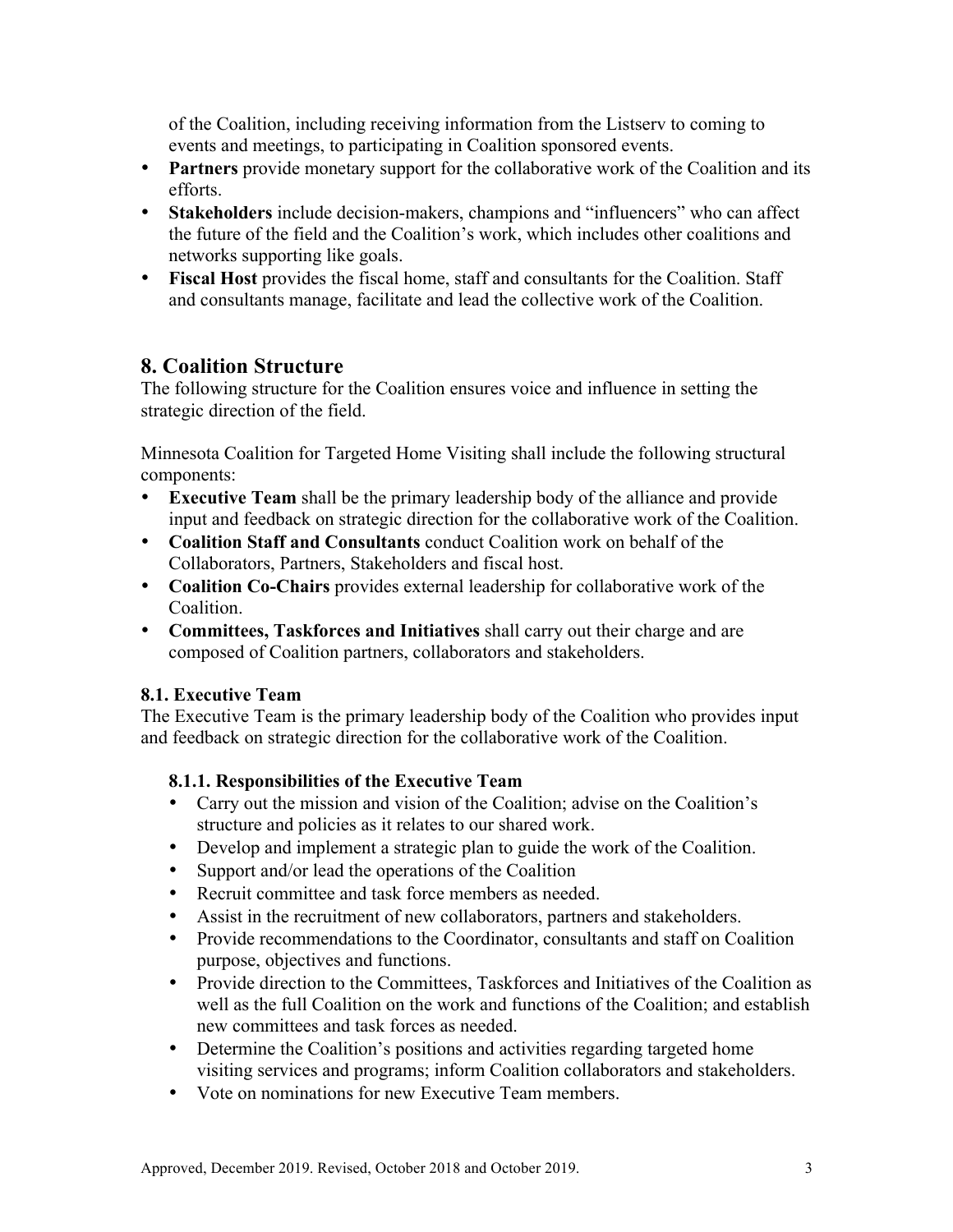- Serve on/provide liaison to at least one committee and initiative annually.
- Promote Minnesota Coalition for Targeted Home Visiting and seek to expand involvement in the Coalition.
- Communicate concerns, issues and ideas to/from coalition collaborators to/from the Executive Team and Coalition Staff and Consultants.
- Attend Executive Team meetings and Quarterly Coalition Meetings with at least 75% attendance per fiscal year.

#### **8.1.2. Membership**

The Executive Team includes at least 8, but no more than 12 Coalition staff and consultants, collaborators, partners and stakeholders representing diverse perspectives. These individuals are in positions within their organizations to assist with systems change both within and outside of their own organizations. Collaborators and partners may include:

- Local Public Health Association (LPHA),
- Metro Alliance for Healthy Families (MAHF),
- Nonprofit providers of targeted home visiting services
- Local public health agencies
- Tribal health agencies
- County human services agencies
- Education-based home visiting providers
- Statewide or regional organizations,
- Other stakeholders may be added upon the agreement of 75% of the Executive Team.

#### **8.1.3. Nominations, Appointments & Terms**

**Nominations** for new Executive Team members may come from current Executive Team members, Coalition Staff and Consultants, or Coalition Collaborators and Stakeholders. Nominations will be accepted throughout the year and will be announced in the quarterly newsletter. When positions are open, the Executive Team will vote on these nominations after announced to Coalition Collaborators and Stakeholders. When there are no open positions, these nominations will remain on a list of future candidates for consideration and voted upon when opening occur.

**Appointments**. Individuals may be appointed to represent public organizations or associations and then nominate them for the Executive Team. These individuals would represent the needs of both the appointing organization and the Coalition.

**Terms** for Executive Team members are two years, based on calendar year. When new Executive Team members join mid year their term will be adjusted to end at the end of the second year. Executive Team members may serve for up to three terms. To renew a term on the Executive Team, individuals will announce their intention to renew and then proceed through the voting process outlined above.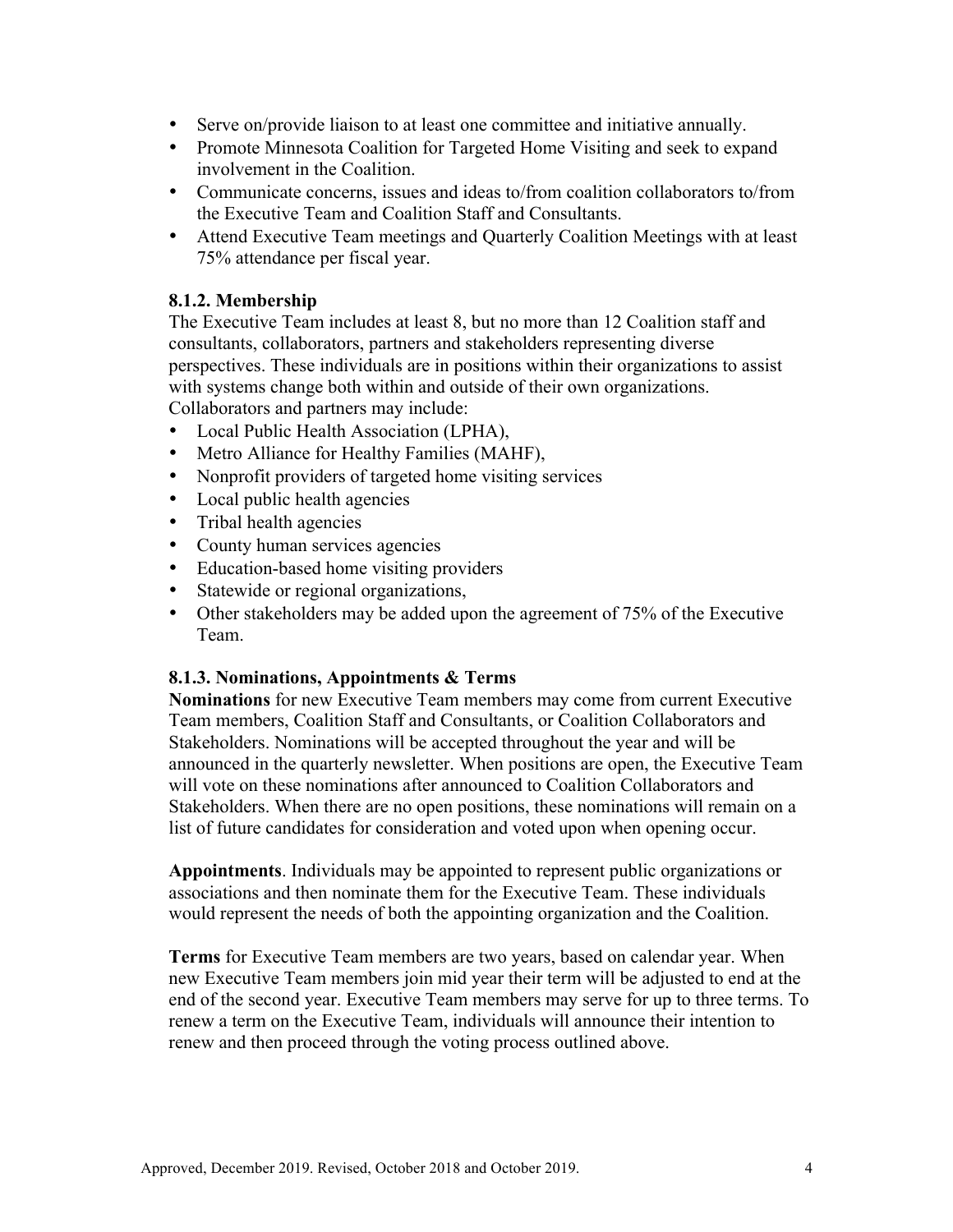#### **8.2. Coalition Staff and Consultants**

The Coalition staff and consultants include senior leadership of fiscal host as staff; the Coalition Coordinator as a consultant; and all other staff or consultants paid to provide leadership and work for the Coalition.

#### **8.2.1. Responsibilities of Coalition Staff and Consultants**

- Conduct Coalition work (as funding allows and is described in contract or through grant deliverables) in partnership with Coalition Co-Chairs and Executive Team on behalf of the collaborators, partners, stakeholders and fiscal host.
- Act as a representative for the collective work of the Coalition.
- Assist in the recruitment of new collaborators, partners and stakeholders.
- Staff committees, taskforces and initiatives of the Coalition.
- Assure the Coalition is in compliance with its fiscal host.

#### **8.3. Coalition Co-Chairs**

The Coalition Co-Chairs provides external leadership for collaborative work of Coalition.

#### **8.3.1. Responsibilities of the Coalition Co-Chairs**

- Attend standing committees regularly.
- Act as a representative of all Coalition collaborators and partners, and for the collective work of the Coalition.
- Attend Executive Team meetings.
- Support performance reviews of Coalition Staff, Coordinator, and Consultants.
- Assist to assure work of the Coalition is in compliance with its fiscal host.

#### **8.3.2. Membership of the Coalition Co-Chairs**

Co-Chairs will represent local public health and either a representative from the nonprofit community or philanthropic community. The intent is to have representatives with differing perspectives co-chairing the Coalition.

#### **8.4. Committees, Taskforces and Initiatives**

Committees, Taskforces and Initiatives shall carry out their charge and are comprised of Coalition collaborators, partners and stakeholders.

#### **8.4.1. Creation of Committees, Taskforces or Initiatives**

Committees, taskforces and initiatives may be established by the Executive Team to carry out the work of the Coalition. The committees, taskforces and initiatives make recommendations through the Executive Team for support and/or action by the statewide Coalition.

#### **8.4.2. Committees, Taskforces and Initiatives Defined**

*Committees* are established to work toward the broad goals of the Coalition as funding allows  $\&$  work necessitates. The committees of the Coalition at this time are named Policy and Quality.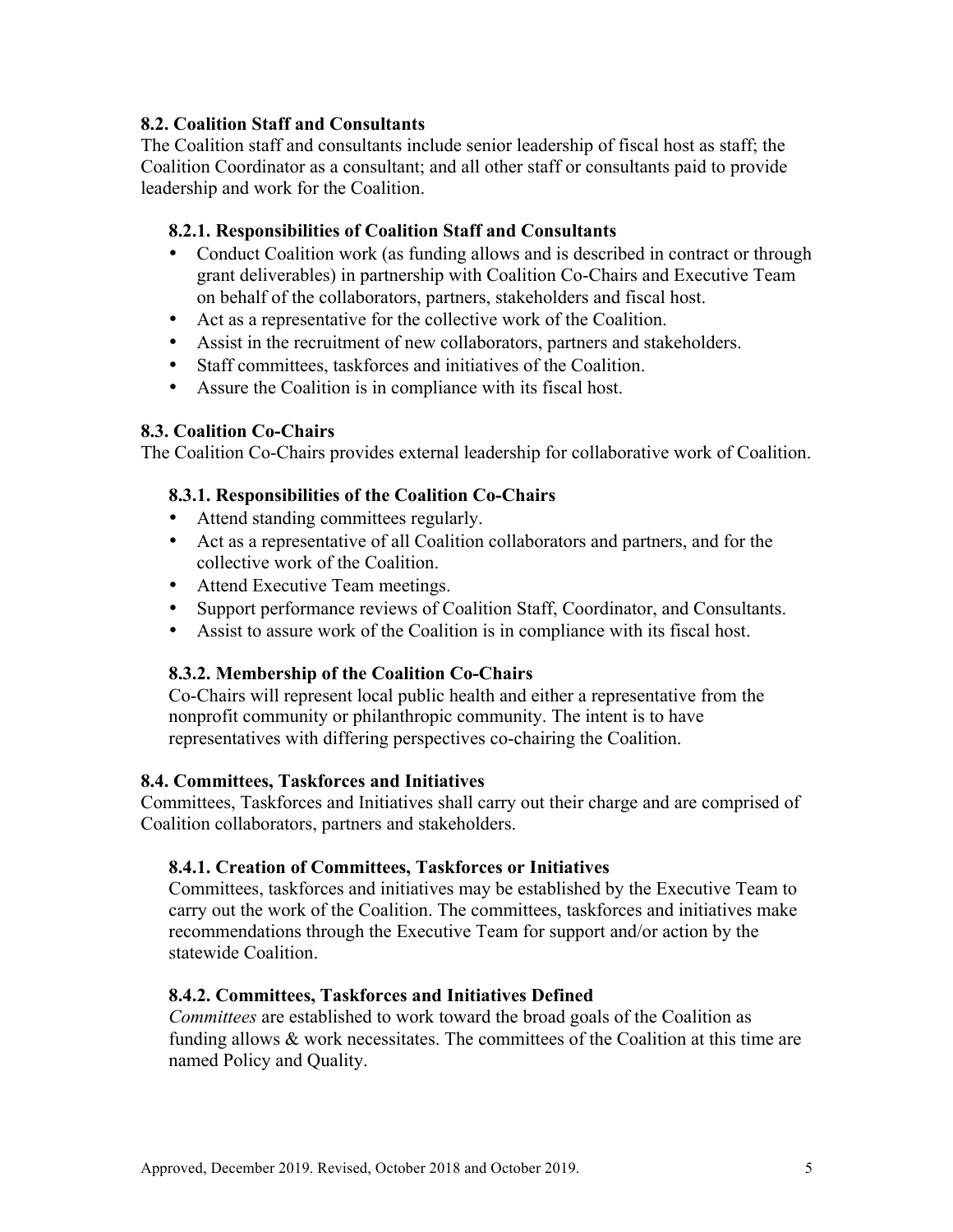*Taskforces* are time-limited groups that are charged with a specific short-term task on behalf of the Coalition.

*Initiatives* are segments of the collaborative work around a specific goal(s)/objective(s) of the Coalition.

#### **8.4.3. Committee Purpose and Responsibility Policy (Legislative) Committee**

The policy committee works to enhance the existing policies, procedures and resources for targeted home visiting services and programs and to increase access to these services. The Coalition Coordinator, or Consultant, chairs the policy committee. The Coalition Coordinator is responsible for staffing the meetings and reporting back on items that require action or support from the statewide Coalition through the Executive Committee. Its responsibilities include:

- Monitor and inform collaborators, partners and stakeholders of current local, state and national issues and policy discussions related to targeted home visiting services and programs.
- Educate and advocate on issues and legislation pertaining to targeted home visiting services and programs to the Executive Team, Coalition collaborators and stakeholders.
- Offer forums for Coalition collaborators to discuss policy issues and to craft recommendations to address these issues.
- On a regular basis, survey Coalition collaborators to assess emerging and important policy issues.

#### **Quality (Practice Matters) Committee**

The quality committee focuses on systems-level strategies for improving the overall quality of targeted home visiting services and programs. The committee is chaired by a Coalition Consultant who is responsible for staffing the meetings and reporting back on items that require action or support from the statewide Coalition through the Executive Team. Its responsibilities include:

- Convene systems-level stakeholders to discuss and develop strategies to support and enhance quality-targeted home visiting programs and practice.
- Promote quality programming and practice expertise as key strategies for ensuring quality targeted home visiting services.
	- o Identify, disseminate research and tools, and provide training to effectively improve quality practice.
	- o On a regular basis survey Coalition collaborators to assess emerging and important issues or practices to improve quality.
	- o Offer a forum for Coalition partners, collaborators and stakeholders to discuss elements of quality.
	- o Provide information to Coalition collaborators on promising practices.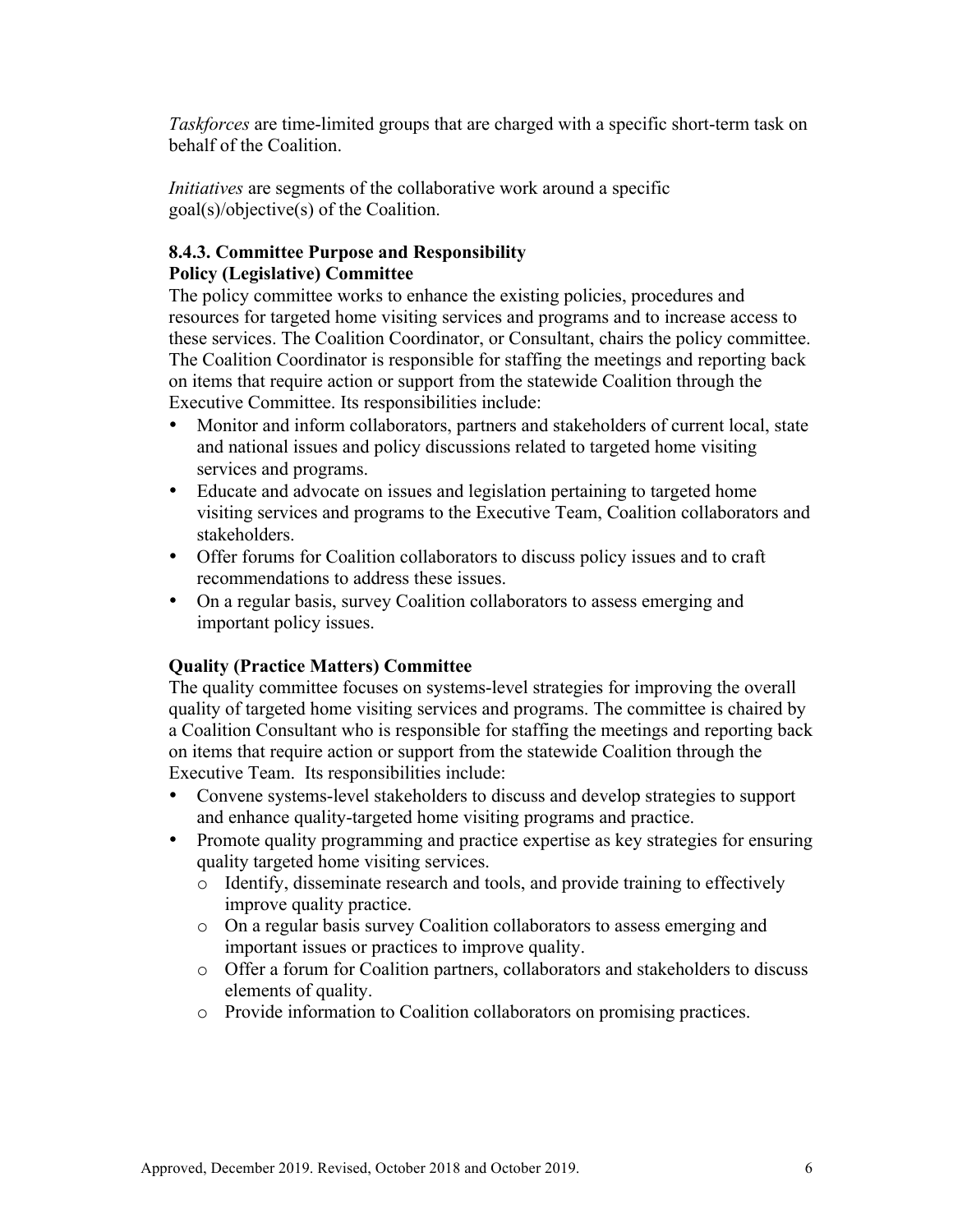#### **8.5. Collaborators Committees**

Committees led by collaborators, partners and stakeholders that work in partnership with the statewide Coalition. This includes local, regional and statewide groups that convene around similar goals of the statewide Coalition.

The Executive Team will approve Staff and/or Consultant time, and representation, on Collaborator committees, task forces, networks or coalitions.

### **9. Participation in the Coalition**

#### **9.1. Collaborators and Stakeholders Participation**

Collaborators and stakeholders of the Coalition include individuals, agencies and organizations who participate in any activity of the Coalition, including receiving information from the Listserv, responding to surveys, attending events or meetings, participating on Coalition Committees, or participating in quarterly Coalition Meetings. Participation in the Coalition is voluntary. People and/or organizations can request to participate or be invited by other Coalition Collaborators, staff and consultants or stakeholders.

#### **9.2. Decision-making Process**

The Coalition aims to make decisions that benefit families and communities, not the organizations or structures that support these services. Collaborators and stakeholders will use the Coalition purpose, guiding principles and vision to guide decision-making related to recommendations by committees, task forces and/or Executive Team. Decisionmaking will be done by consensus whenever possible. The following steps outline the decision-making process for each committee, task force and/or team:

Step 1: Proposal

Step 2: Test for Consensus and Identify Concerns

Step 3: Collaboratively Modify the Proposal

Step 4:Majority Vote

#### **9.2.1 Decisions by Coalition as a Whole**

 The Coalition as a whole will review and approve the Guidelines for Governance. These guidelines will be reviewed every two years by the Coalition.

 The Coalition as a whole will review and approve the Strategic Plan or Direction of the Coalition. The Strategic Plan or direction will be reviewed every three years by the Coalition.

 The Coalition will approve a Policy and/or Legislative Platform every year. Changes or responses to the approved policy and/or legislative platform during the Legislative Session will be reviewed and approved by the Legislative Committee and Executive Team.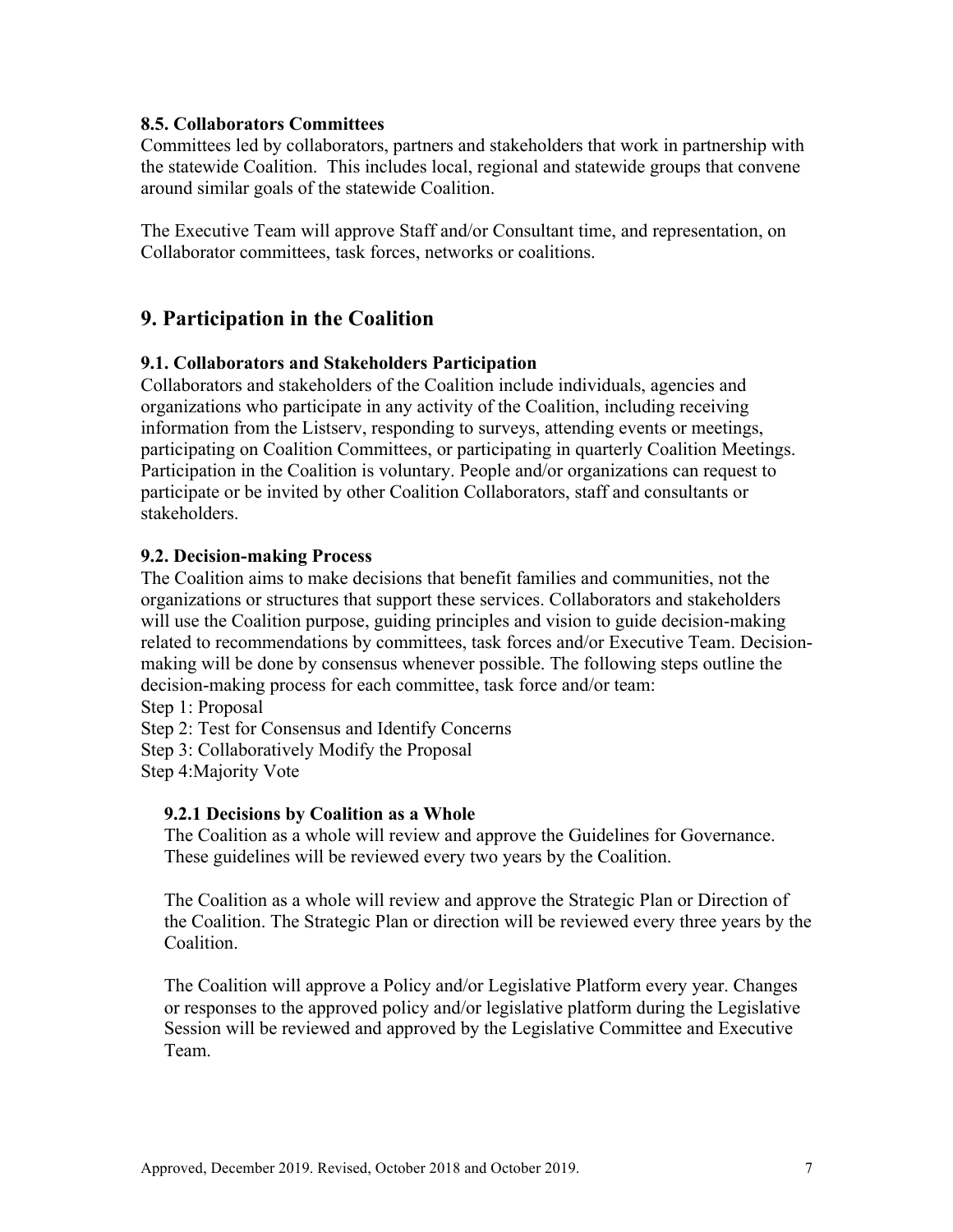### **10. Communications**

#### **10.1. Listserv and website**

Electronic communications, specifically through e-mails, e-newsletters and website, will be used to notify Coalition partners, collaborators and stakeholders of relevant news and updates related to the Coalition's work.

#### **10.2. Meeting Notices**

Meeting notices will be distributed electronically through e-mail, the e-newsletter and website. Paper notices may be made available if resources are available.

### **11. Role of Fiscal Host**

Fiscal host will employ all Coalition staff and consultants, provide oversight of Coalition Coordinator, and fully execute all contracts and grants of the Coalition. Under the general authority of fiscal host, the Coalition operates under the direction of the Executive Team, which includes senior leadership of fiscal host. Fiscal host is responsible for ensuring that all grant and contract deliverables are met along with all reporting requirements. No advocacy activities of the Coalition will conflict with fiscal host's programming or own advocacy goals.

#### **11.1. Branding and Visual Identity**

The Coalition will recognize fiscal host as its sponsor on its website. The Coalition will maintain a web address independent of fiscal host and have access to its web resources if needed. The Coalition may develop and maintain an identity independent of fiscal host with resources specific to the Coalition.

#### **11.2. Resource Development**

Fiscal host is responsible for identifying, securing and managing the resources for the Coalition from support of its contracted employees.